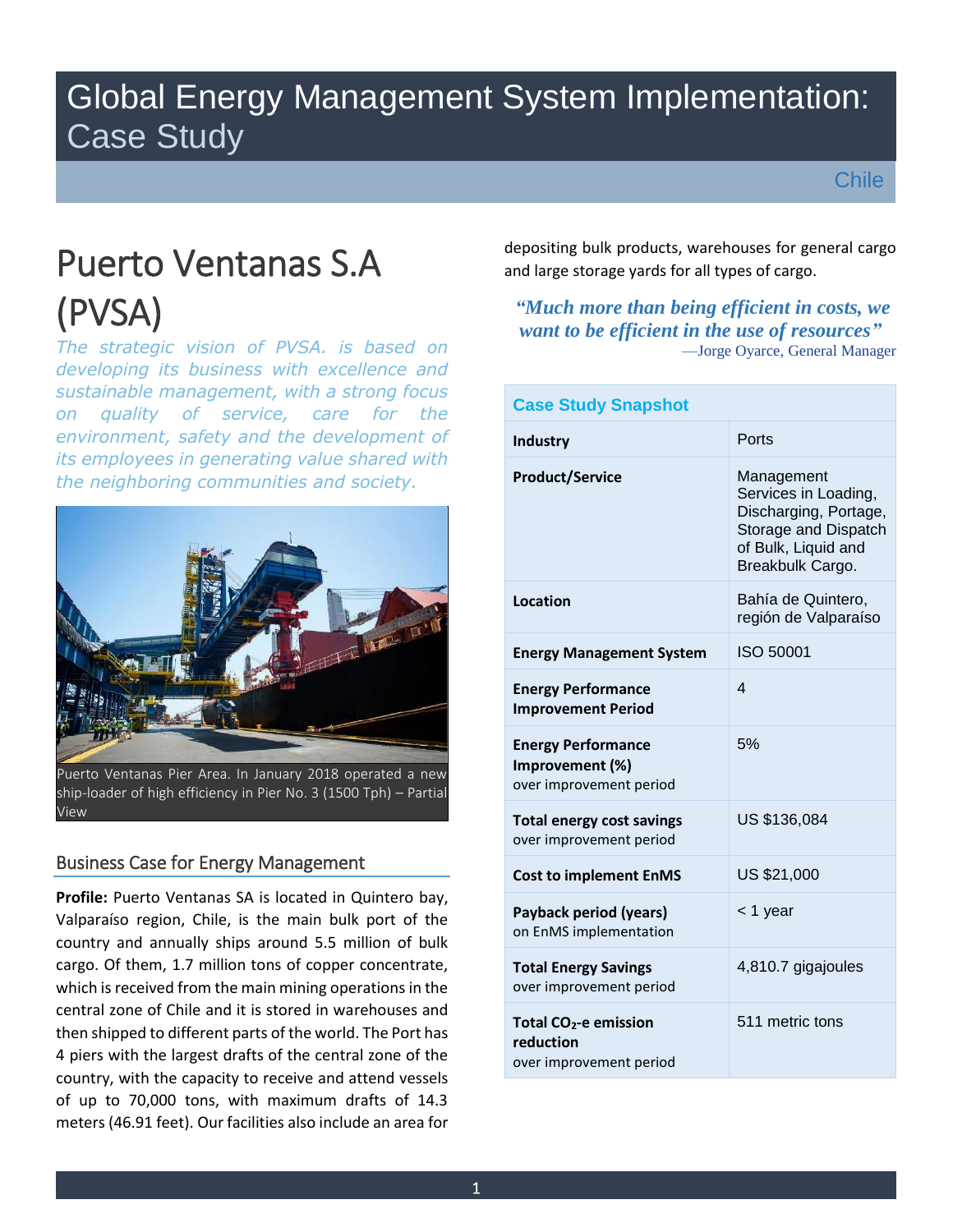**Drivers:** Puerto Ventanas S.A. focuses on providing services that contribute to the creation of value for our groups of interest, such as our customers, employees, communities surrounding our operation and society in general. PVSA wants to be leaders in the community where we are located, strengthening long-term relationships with our primary stakeholders. We seek to be a source of pride for our county of Puchuncaví and its inhabitants. In order to meet this objective Puerto Ventanas S.A. have developed four strategic focuses that are fundamental for the development of our company. Each one considers different types of initiatives, for example, as a signatory to the Quintero Bay-Puchuncaví Clean Production Agreement, Puerto Ventanas S.A. have complied 100% with the APL (Clean Production Agreement) commitments, which was audited by the Clean Production Council (CPL).

**Energy management program:** The Energy Management Program (EMP) established at the Port due to the implementation of ISO standard 50.001 has made it possible to identify guidelines with respect to the energy practices and policies that must be complied with and reinforced yearly, in order to comply with the objectives and targets proposed therein. This includes: Maintaining an energy efficiency management system that enables the continuous detection of savings opportunities. Objectively quantifying the energy performance through meters installed in the Pier unloading system. Keeping the Energy Efficiency Seal valid, obtained in September 2014 and November 2017.Ensuring that the acquisition of energy efficient technologies is preferred in projects of implementation, modification or renewal of equipment.

**Energy reduction approach:** The EMP seeks alternative savings opportunities and new perspectives related to the use and consumption of energy in the facilities of Puerto Ventanas.

#### Business Benefits Achieved

In the period 2013-2017, Puerto Ventanas mobilized a total of 33 million tons using electric power. The energy performance to date has allowed to generate energy savings of 1,336.3 MW/Hr and the consequent energy cost savings US \$136,084.

The reduction of 0.044-kilowatt hour per ton mobilized in the period 2014 - 2017 results in the reduction of greenhouse gases (GHG), representing an accumulated reduction of 511 Tons of equivalent CO2, associated with electrical consumption in port operations. The Master Plan for modernization, improvement of infrastructure and energy efficiency of the Port is a benchmark in the solid bulk port industry in Chile and has allowed the creation of alliances with public bodies such as the Ministry of the Environment, an entity with which we jointly develop the first Guide of Good Practices in the Storage, Transport and Handling of Solid Bulks in Industrial Installations. In the same way, it has allowed to generate alliances with the Ministry of Energy of Chile, through the implementation of the Energy Efficiency Plan, achieving that Puerto Ventanas S.A obtained during 2014 and 2017 the Gold Seal of Energy Efficiency granted by this Ministry.

On the other hand, Puerto Ventanas S.A was the first port in Chile to obtain the European EcoPorts certification, the main environmental initiative of the European port sector. The main objective of EcoPorts is to create awareness about the protection of the environment through cooperation and the exchange of knowledge between ports to improve environmental management.

#### EnMS Development and Implementation

The development of an energy management system was strengthened with the general management's directive to continue demonstrating that sustainability and the use of resources is a priority for the business and the relationship with the neighboring community. An energy management team was created and managed by an external company to incorporate the ISO 50001 standard into the company's processes. The implementation of energy efficiency initiatives generates multiple benefits in areas such as: Reduction of the expense of energy and the operating or production costs, decreases the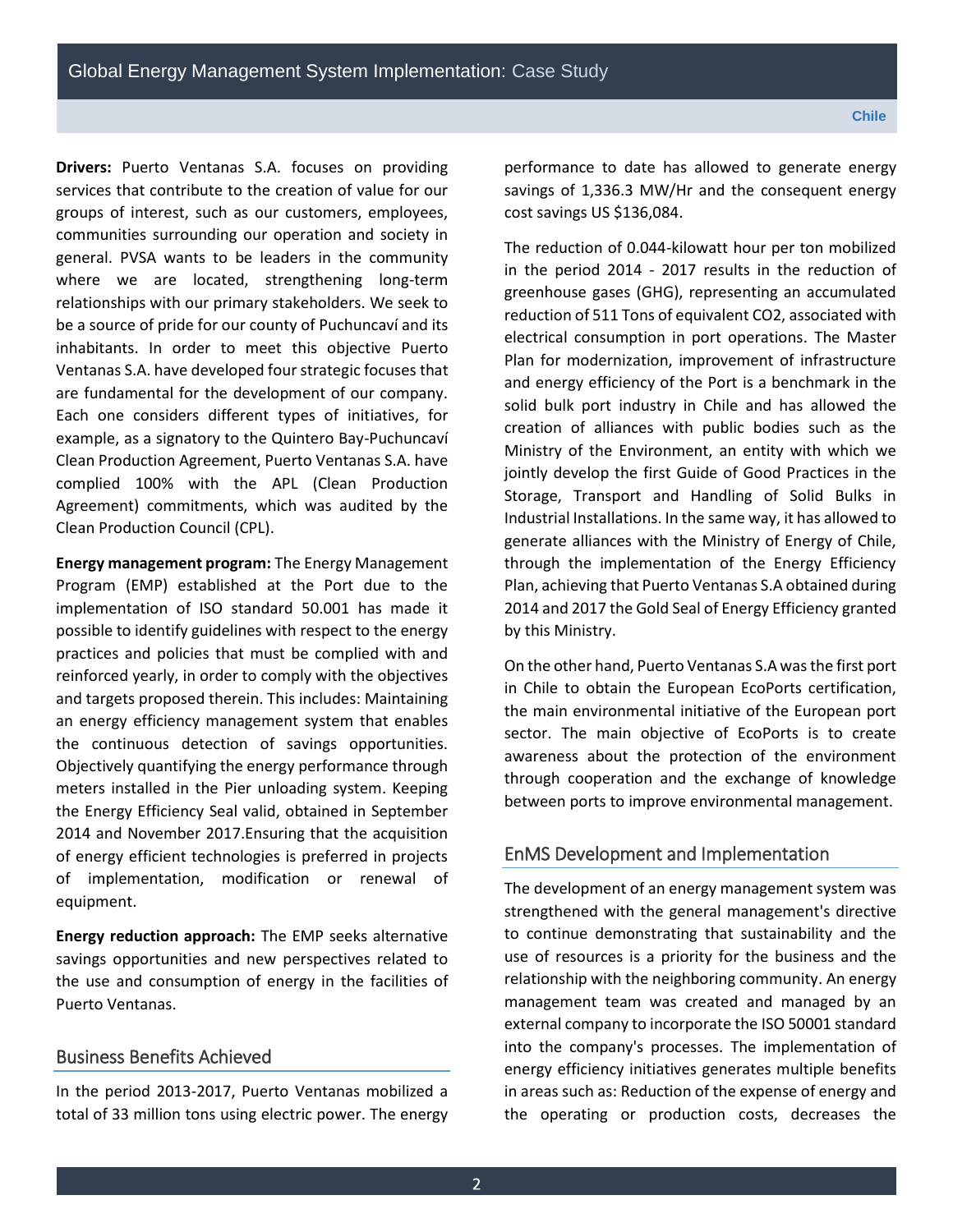environmental impact, reduces the emissions of greenhouse effect gases and improves the security of the supply of energy.



**Organizational:** Puerto Ventanas S.A. has implemented an integrated management system which it manages the aspects associated with the Environment, Quality, Energy Efficiency and Occupational Health and Safety. Puerto Ventanas Integrated Management System has been structured on the basis of the requirements contained in the ISO 14.001, ISO 9.001, ISO 50.001 and OHSAS 18.001 international standards. Since 2013, Puerto Ventanas S.A. has environmental management certification under standard ISO 14.001, which is periodically verified and certified by Lloyd's Register Quality Assurance (LRQA), while, in December of 2017 Puerto Ventanas was re-certified in ISO 50.001 standard until January 2021.

## *"Maintaining an EnMS is a team effort and it should be everyone's responsibility to keep it in force"*

—Matías Navarro, Energy Management Engineer

The Sustainability Department is responsible for the Port's environmental management, for which it has a team of university-educated professionals with extensive experience to provide support to the areas regarding the environmental management of Puerto Ventanas.



Sustainability Manager is the officer named by the General Manager as the representative of Management with the specific responsibility of ensuring the implementation of the Integrated Management System.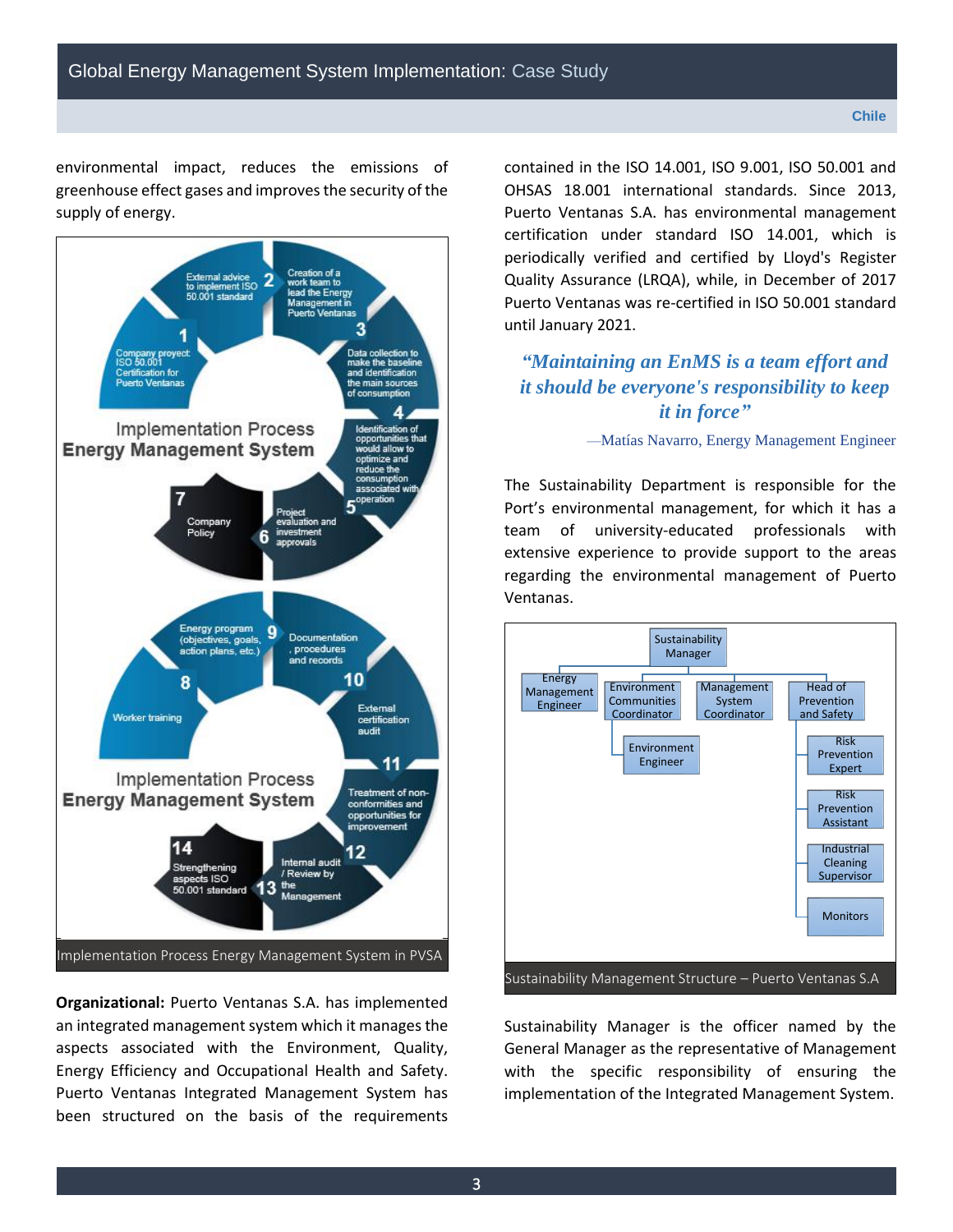The Environment Coordinator leads the environment area, with the primary responsibility of supporting the preparation of procedures and instructions required by each stage of the process, coordinating the required environmental monitoring of the company, updating the matrix of environmental aspects and impacts and regulatory obligations of the Port's operations. Integrated Management System Coordinating, has the primary function of ensuring that the requirements of the standards in which the Puerto Ventanas S.A. operations are certified are duly and satisfactorily implemented. Energy Management Engineer has the primary objective of ensuring the development of an energy efficiency plan and ensuring the due implementation of the Puerto Ventanas energy management system, pursuant to the requirements contained in ISO standard 50.001. The other part of the energy team is composed of electrical engineers from the maintenance area and is in charge of the implementation and technical evaluation of the projects.

**Energy review and planning:** The Energy Management Program (EMP) involve the entire organization, and focus on the following topics:

Leadership and Management Commitment, Legal Framework and Commitments Voluntarily acquired, Implementation and Management of the Energy Management Program, Training Courses, Procedures and Inspections and Operational control, Monitoring and Measurement. The purpose of this document is to comply with the commitments established in the Integrated Policy, through the implementation of specific actions that contribute to the reduction of electricity consumption. In addition, quantify objectively the energy performance through meters installed in the operational systems, ensure that in projects of implementation, modification or renewal of equipment, the acquisition of energy efficient technologies and maintain control operations applicable to saving electric consumption is privileged through energy indicators that relate the energy used to mobilize a ton of cargo **(kWh/Ton)**.

#### **EnMS compliance strategy**

There is a specific plan "P-004-EE Annex Energy Efficiency Plan" with strategic activities to ensure effective control of the progress during the period. Each month, follow-up meetings are held, coordinated by the head of the Energy Management System, and are aimed at evaluating the status of implementation and evaluation of the following aspects: **A.-** Modification of facilities that affect the Energy Management System. **B.-** Follow-up to improvement projects and savings in development. **C.-** Monitoring of energy efficiency indicators. **D.-** Determination and projection of energy consumption and performance. **E.-** Monitoring of non-conformities and open improvement opportunities detected in internal and external processes.

**Cost-benefit analysis:** The consumption avoided makes it possible to monetarily quantify the cost associated with each of the energy efficiency measures adopted at the Port during one year in normal conditions.

The costs avoided per year correspond to approximately one month of total PVSA energy. This is equivalent to 5% annual savings.

| <b>Energy Efficiency Measure</b>                           | <b>Consumption</b><br>Avoided<br>[MWh/year] | Cost<br>Avoided<br>[\$US/year] |
|------------------------------------------------------------|---------------------------------------------|--------------------------------|
| Replacement led lamps-PVSA Terminals<br>$\bullet$          | 304.26                                      | 33,975                         |
| Pier operational controls                                  | 21.64                                       | 2,416                          |
| Installation VFD Andina Feeders                            | 40.28                                       | 4,498                          |
| Installation of led road lamps - Access pier<br>and TGL    | 7.02                                        | 783                            |
| Replacement of efficiency idlers in belt C02-<br>unloading | 6.19                                        | 690                            |
| Bypass Pier substation-Andina substation                   | 0.64                                        | 71                             |
| Change of transformer primary control room                 | 11.52                                       | 1.286                          |
| <b>TOTAL SUSD</b>                                          | 391.55                                      | 43,719                         |
|                                                            |                                             |                                |
| Consumptions and costs avoided by each Energy Efficiency   |                                             |                                |

Measure

**Approach used to determine whether energy performance improved**: ISO 50.001 standard has made it possible to identify guidelines with respect to the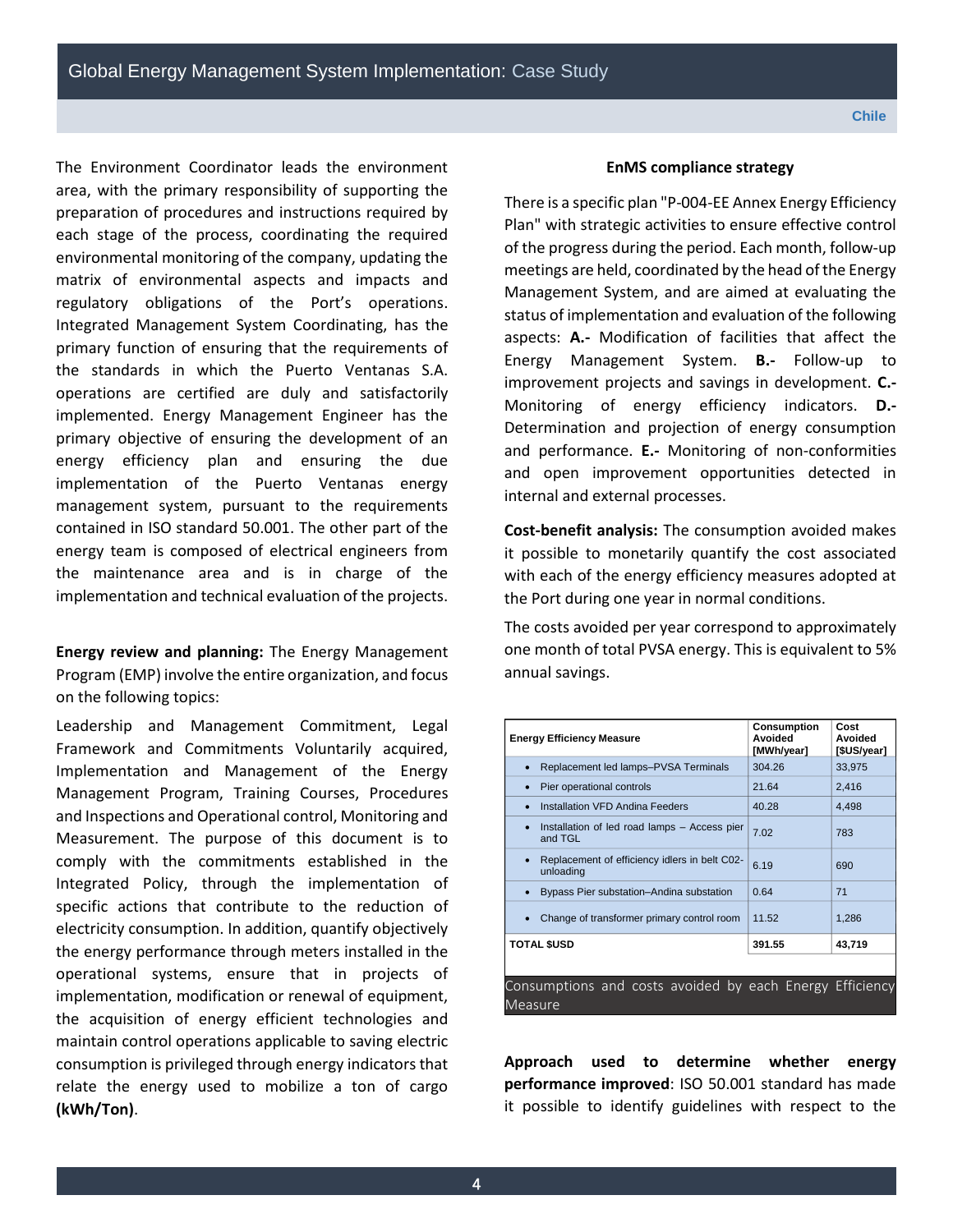energy practices and policies that must be complied with and reinforced yearly, in order to comply with the objectives and targets proposed therein.

The energy performances of each port area are separated and monitored periodically. These indicators are compared month by month according to the amount of cargo moved or the number of ships in operation. In case there were changes in the facilities, equipment or variations in dynamic or static factors, the measurements should be normalized. For this reason, it is necessary to have a measurement tool or an energy analyzer equipment before making an improvement or a new energy efficiency project. In this way it is possible to validate energy performance results after a measure or project was implemented. The information is collected in energy performance registers and matrices. In addition, projects and opportunities for improvement are stored in evaluation and monitoring matrices of projects "R2-D-001 EE Savings Opportunities\_ prioritized".

The results are reported to the respective area heads.



**Approach used to validate results:** Lloyd's Register Quality Assurance (LRQA) conducts an external audit every 6 month to verify compliance by the Puerto Ventanas energy management system. In each audit process, LRQA prepares a report where it registers the findings or observations made in this process, which are

managed through energy management system tools. PVSA has an internal auditing process that seeks to improve the management processes of EnMS to each of the areas involved. Also, in order to keep the identification of the legal and other requirements

applicable to Puerto Ventanas S.A. operations updated, the spreadsheet containing the identification and compliance with the applicable Legal Requirements is reviewed once per year.

**Steps taken to maintain operational control:** The operational control is performed on obtaining the data that feed the energy review matrix, planning the maintenance actions related to the significant use of energy according to what is described in the PVSA maintenance manual. Likewise, trained personnel will be considered for the handling and operation of those equipment taking data with instruments that are calibrated or verified in accordance with the provisions of said manual. Area heads and maintenance staff are responsible for creating awareness and defining operational procedures for reducing energy consumption in conjunction with the energy management team.

**Development and use of professional expertise, training, and communications:** Energy Management Engineer leads the implementation of projects to improve the efficiency of the consumption of energy at Puerto Ventanas, such as: studies of the uses and consumption of energy at the port and participation in contractual reviews of electrical supply; management of technical information (plant equipment and systems, automatic control and power system), development of works at site and supervision (Technical Works Inspector), monitoring and following-up on energy efficiency indicators, providing feedback to the various port areas regarding the results of the consumption of energy and options for minimizing and using energy efficiently. The energy management team participates in training courses for Certified Measurement and Verification Professional (CMVP) and attends seminars annually given by the Chilean Energy Efficiency Agency.

**Tools & resources:** The information related to energy controls is processed through a system of supervision, control and data acquisition (SCADA). Puerto Ventanas